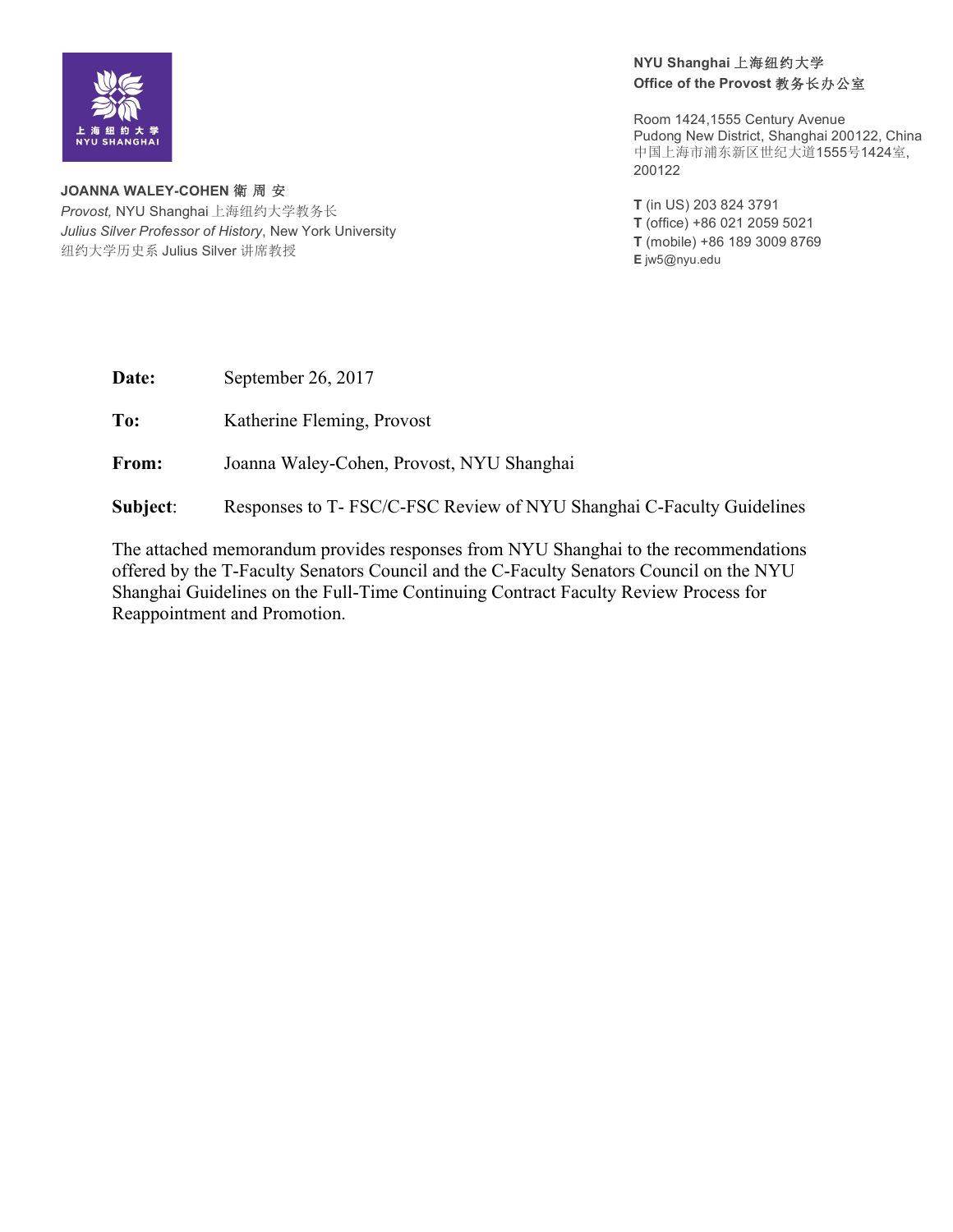#### Responses to T-FSC Recommendations

1. RECOMMENDATION (Minor): Consider replacing with "establish".

#### **NYU Shanghai: Accepted and incorporated in revised version.**

2. RECOMMENDATION (Substantive): Add description of CCF and other faculty involvement in the process of developing/reviewing the C‐FSC guidelines and the formal documentation of their involvement through faculty vote. If that did not occur, suggest a review and vote be taken prior to approval of these guidelines.

**NYU Shanghai: The NYU Shanghai CCF were actively involved in the process of developing the Guidelines through formal and information consultations. Provost Waley-Cohen and other NYU Shanghai administrators met several times with a CCF committee established to review the Guidelines and organized a meeting with the entire CCF in October 2015 to discuss the Guidelines. The Guidelines were sent to the entire CCF faculty in May 2016 for their review and approval. 14 CCF faculty voted in favor of the draft (0 against). A revised version of the Guidelines incorporating comments from the T-FSC/C-FSC was submitted to the NYU Shanghai CCF for their review and comment, and all comments that we were received were addressed. We do not believe it is necessary to describe this process in the Guidelines.** 

3. RECOMMENDATION (Substantive): The provost cover letter indicates that because of the early developmental stage of NYU Shanghai and the limited number of faculty these guidelines are likely to change in the future. Suggest specifying the process for future revision of the guidelines and process for faculty input through discussion and voting (ie timeline for review of proposed amendments, process for obtaining feedback).

**NYU Shanghai: Incorporated a timeframe for review of the Guidelines in revised version. We believe the section on 'Future Amendments' adequately addresses the process for future revisions to the Guidelines, which will be similar to the process undertaken to develop the current version of the Guidelines.** 

4. RECOMMENTATION (Substantive); Consider including teaching load.

**NYU Shanghai: We considered the recommendation but prefer to leave as is because teaching loads are addressed in the responsibilities section of the paragraph and in the offer letters and employment contracts that CCF sign with NYU Shanghai.** 

5. RECOMMENDATION (Substantive); Specify how CCF will participate in NYU Shanghai school wide governance (i.e. nominations by whom, elected or appointed) and what the voting rights for CCF on school wide governance bodies will be.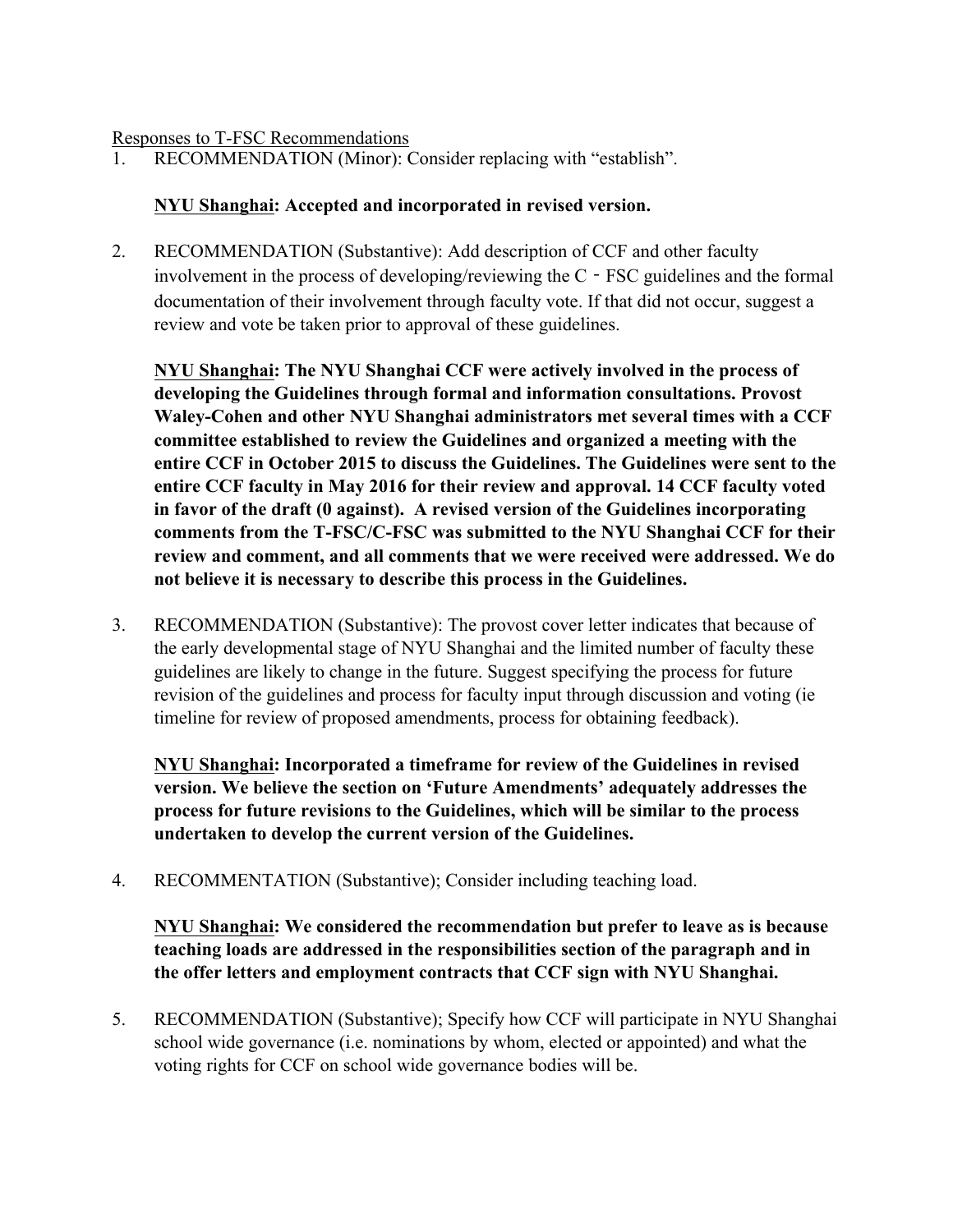**NYU Shanghai: CCF participation in NYU Shanghai school-wide governance is addressed in the NYU Shanghai Shared Governance Guidelines. Of relevance to this document, CCF with one year of service or contracts of at least one year are eligible to be voting members of the Faculty Council (except with respect to tenure-related matters), may be elected to the Faculty Council Steering Committee (the current chair is a CCF member) and may serve on faculty and leadership-appointed committees.** 

6. RECOMMENDATION: To support continued excellence in teaching and pedagogical innovation provide opportunities for and funds for growth of continuing contract faculty.

**NYU Shanghai: NYU Shanghai provides CCF with discretionary funds, which are annual allocations of funds provided for in the faculty member's offer letter and employment contract. Discretionary funds typically are granted for a period of one year or on an annual recurring basis with a specific amount to be allocated and used during each Fiscal Year. Discretionary Funds are granted to support a faculty member's professional development. We do not believe it is necessary to describe these funds in the Guidelines.**

7. RECOMMENDATION (Substantive): Suggest clarification with some more description of what "fully engaged" means as that can be subjective.

**NYU Shanghai: Accepted. Deleted "to be fully engaged in Shanghai" in the revised version.**

8. RECOMMENDATION (Substantive): In the case of a one year appointment, the Dean or Program Director will provide a written justification to the Provost.

**NYU Shanghai: NYU Shanghai follows all Provostial directives for submitting a faculty hiring plan for provostial review, including justifications for one-year appointments. We do not believe it is necessary to describe the Provost's requirements in the Guidelines.**

9. RECOMMENDATION (Substantive): This statement need clarification or should be deleted as it implies an arbitrary process of decision making about an employee who has performed in accordance with the contract ("has met or exceeded expectations").

**NYU Shanghai: We considered the recommendation but decided to leave as is. In NYU Shanghai's initial years of development, NYU Shanghai needs flexibility to attract and retain top CCF. This issue has been discussed extensively with the NYU Shanghai CCF, who understand and have accepted the rationale.**

10. RECOMMENDATION: This statement needs clarification or deletion as it creates the possibility of an arbitrary ad hoc review of an employee's performance not consistent with university guidelines.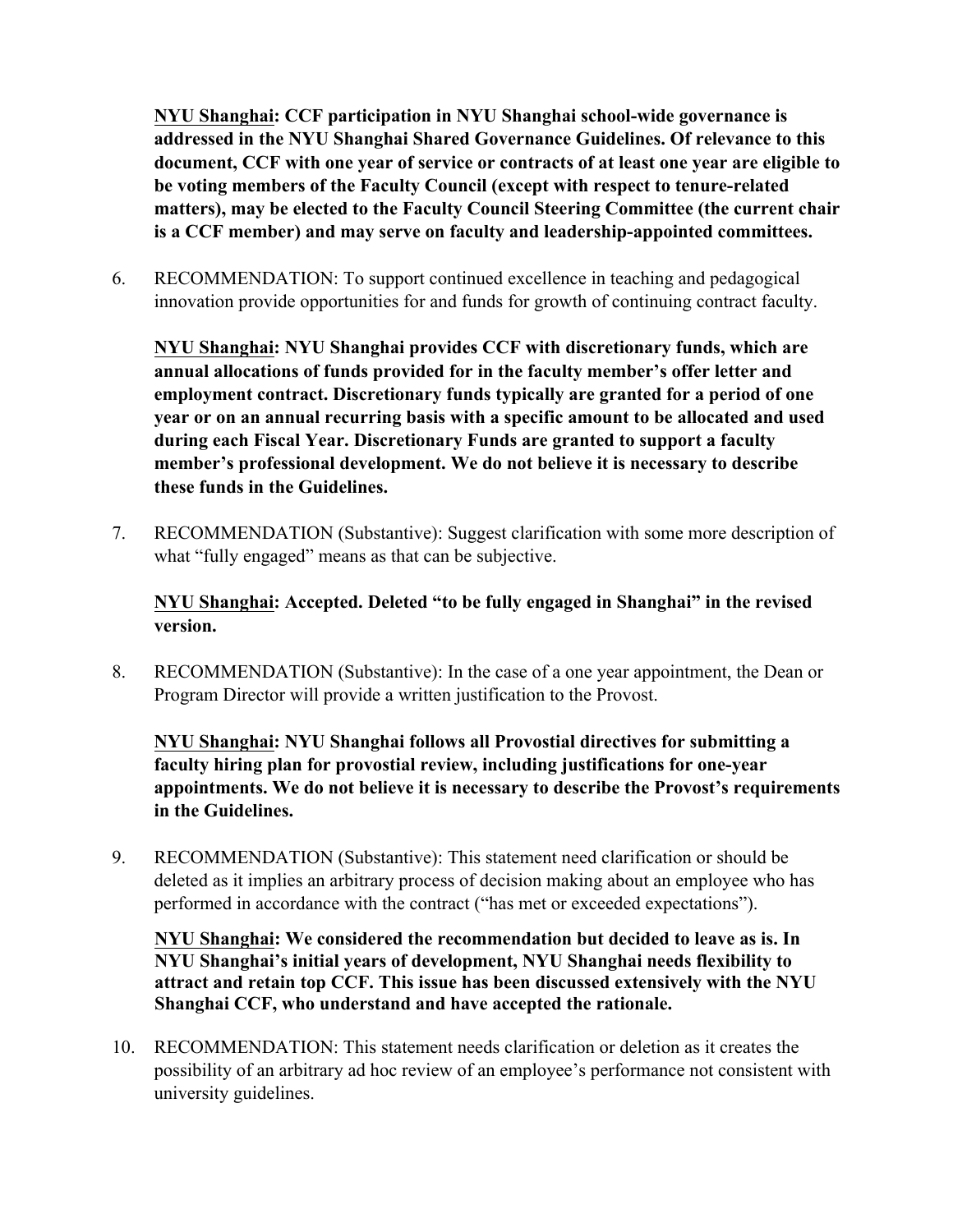**NYU Shanghai: We note that this language is taken directly from the University guidelines. In addition, CCF in Shanghai have asked for the possibility of additional reviews. We have amended to note that such reviews may not be conducted more than once a year.**

11. RECOMMENDATION: As NYU Shanghai increases the size of the faculty consider election of faculty review committees in future revision of these guidelines.

## **NYU Shanghai: We will keep this recommendation in mind as the size of the faculty increases and consider in future revisions of the Guidelines.**

12. RECOMMENDATION: Inclusion of at least one contract faculty member of appropriate rank in the review committee. A majority vote of the Reappointment Committee and the Promotion Committee shall be required for a successful review for a recommendation for reappointment or promotion, and that all votes of both Committees shall be by secret ballot.

# **NYU Shanghai: Accepted and incorporated in revised version.**

13. RECOMMENDATION: Suggest adding: The review may be written by one or more members of the Review and Reappointment Committee, but all members of the committee should read the review before it is submitted to the Dean. The review should represent a collective judgment of the committee or, in the case of a divided opinion, a majority of the committee. If there is a division of opinion, the minority opinion should be appended to the majority review.

# **NYU Shanghai: Accepted in part and related language incorporated in revised version.**

14. RECOMMENDATION: A majority vote of the Reappointment Committee and the Promotion Committee shall be required for a successful review for a recommendation for reappointment or promotion, and that all votes of both Committees shall be by secret ballot.

# **NYU Shanghai: Accepted and incorporated in revised version.**

15. RECOMMENDATION (minor): Consider preplacing with indicated, described, or specified.

# **NYU Shanghai: Accepted and incorporated in revised version.**

Responses to C-FSC Recommendations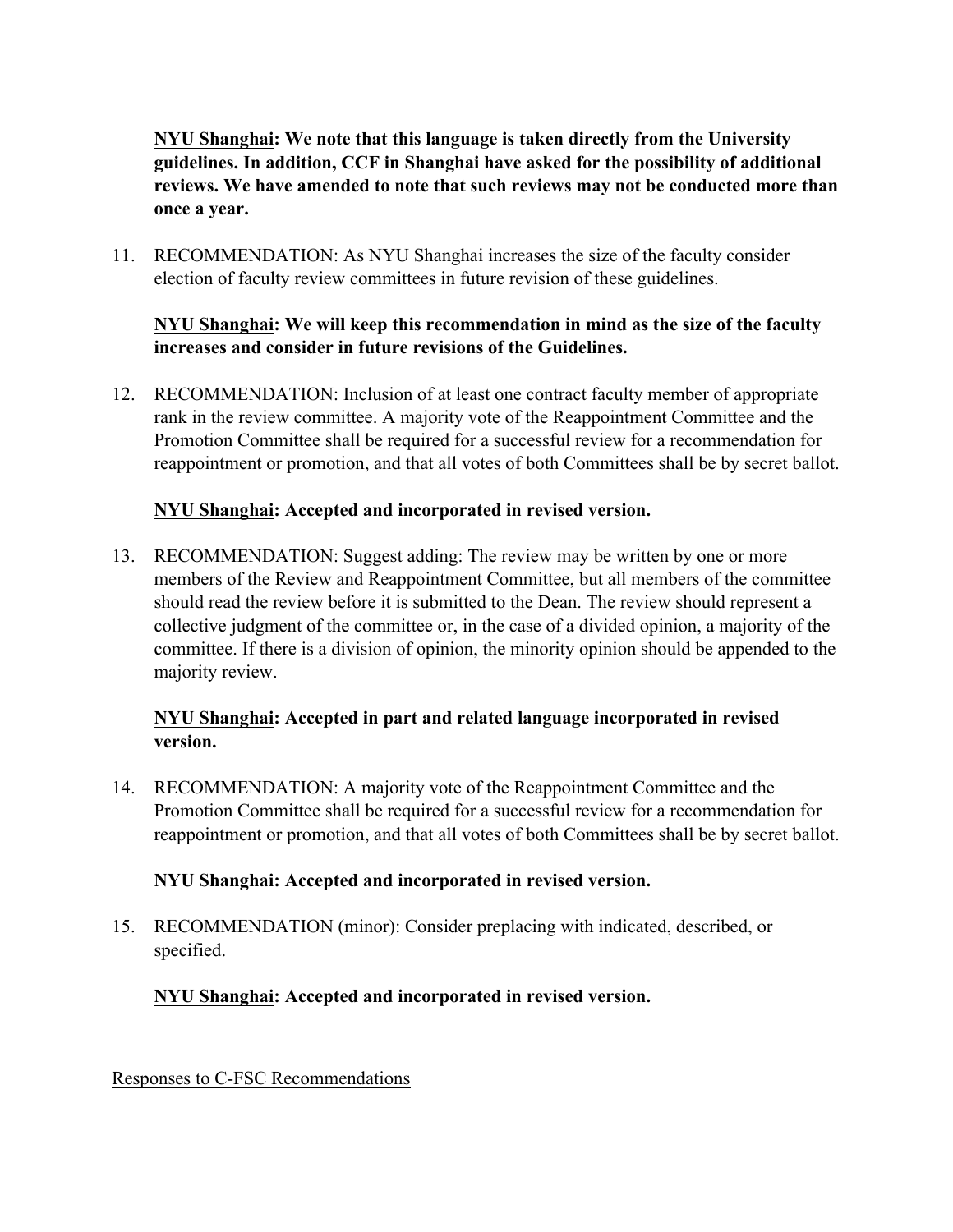1. Add a description of the faculty voting process for the approval of this document. If such a vote did not take place, we recommend the return of this document to NYU Shanghai for such a vote, with the possibility of making amendments. This is in keeping with The New York University Guidelines for Full-Time Continuing Contract Faculty, page 1, Formulation of School Policies, paragraph 2, sentence 1,

**NYU Shanghai: The NYU Shanghai CCF were actively involved in the process of developing the Guidelines through formal and information consultations. Provost Waley-Cohen and other NYU Shanghai administrators met several times with a CCF committee established to review the Guidelines and organized a meeting with the entire CCF in October 2015 to discuss the Guidelines. The Guidelines were sent to the entire CCF faculty in May 2016 for their review and approval. 14 CCF faculty voted in favor of the draft (0 against). A revised version of the Guidelines incorporating comments from the T-FSC/C-FSC was submitted to the NYU Shanghai CCF for their review and comment, and all comments that we were received were addressed. We do not believe it is necessary to describe this process in the Guidelines.**

2. Describe the composition of this Council, and provide information concerning where its policies may be found (perhaps as a footnote). If Continuing Contract Faculty are not part of this Council, then we recommend that they be included. This is in keeping with the University Guidelines, page 3, Titles and Terms of Employment, Participation in School Governance, paragraph 2,

**NYU Shanghai: These matters are all addressed in the NYU Shanghai shared governance guidelines. As background, CCF with one year of service are eligible to be voting members of the Faculty Council (except with respect to tenure-related matters) and may be elected to the Faculty Council Steering Committee (the current chair is a CCF member) and may serve on faculty and leadership-appointed committees.** 

3. Clarify - does "be represented" constitute elected clinical faculty membership within these committees, and if so, will the representative have full voting rights? If Continuing Contract Faculty are not members of these committees, then we recommend that they be included. This is in keeping with the University Guidelines, page 3, Titles and Terms of Employment, Participation in School Governance, paragraph 2,

**NYU Shanghai: These matters are all addressed in the NYU Shanghai shared governance guidelines. As background, CCF with one year of service are eligible to be voting members of the Faculty Council (except with respect to tenure-related matters) and may be elected to the Faculty Council Steering Committee (the current chair is a CCF member) and may serve on faculty and leadership-appointed committees.** 

4. Page 2, 1. Introduction, paragraph 5, sentence 5: "In cases where the incumbent is not selected for the tenure track position, ...: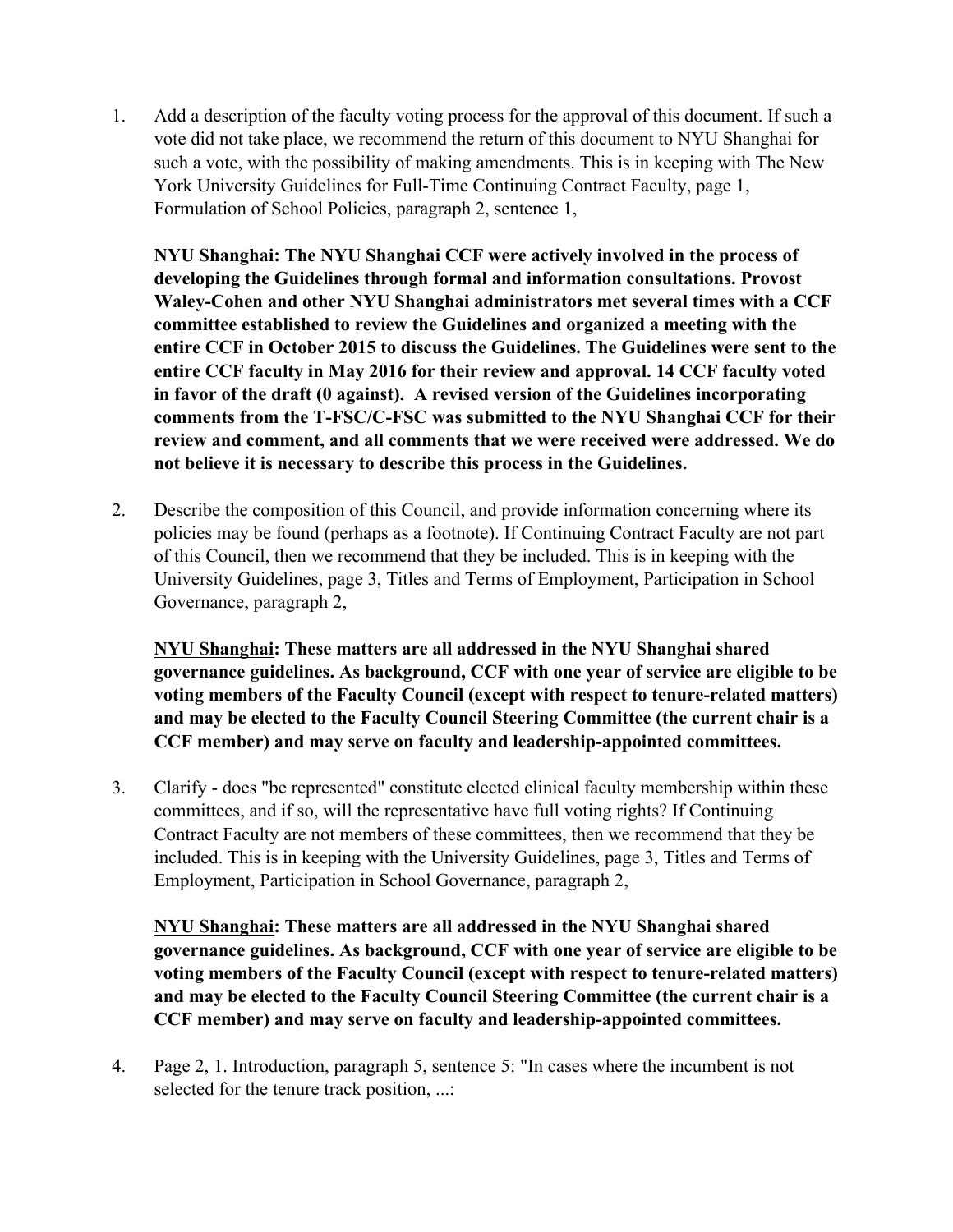Recommendation: Add that if the search committee does not select the faculty member for the tenure track position that the decision must be justified and the reasoning revealed to the candidate.

# **NYU Shanghai: We considered the recommendation but decided to leave as is since this is not the approach taken with respect to other candidates for tenure track positions.**

5. Page 3, 1. Introduction, paragraph 6, sentence 1: Any amendment to these Guidelines must be in writing and must be approved by the Provost of NYU Shanghai, who will consult with the NYU Shanghai Faculty Council, and the Provost of NYU.

Recommendation: Add a mechanism for timely distribution of any amendments to the Policy to the Shanghai faculty, including Continuing Contract Faculty, and that allows for faculty discussion, as well as the ability for faculty to present amendments, make recommendations to and vote on the Policy in a regularly scheduled faculty meeting following procedures outlined in the school's governance structure.

# **NYU Shanghai: We considered and believe the section on 'Future Amendments' adequately addresses the process for future revisions to the Guidelines, which will be similar to the robust consultative process undertaken to develop the current version of the Guidelines.**

6. Page 3, 2. Review Principles, paragraph 3, sentence 2: "... formal assessments of teaching effectiveness (e.g. class observation), and student evaluation; ..."

Recommendation: Add other reasonable instruments of assessment. For example, the following factors might be considered: course materials (e.g., syllabi, lecture notes, assignments), course development and innovation, instructor development, collegial observations, self-presentation, samples of student writing, evidence of continuing influence upon students, examples of learning beyond the classroom, etc.

#### **NYU Shanghai: Accepted in part and related language incorporated in revised version.**

7. Page 3, 2. Review Principles, paragraph 4, sentence 1: "Continuing Contract Faculty are expected to be fully engaged at NYU Shanghai to help build and strengthen the school, and ..."

Recommendation: Given that the phrase "to be fully engaged at NYU Shanghai" is subjective, the phrase should be removed from the Guidelines.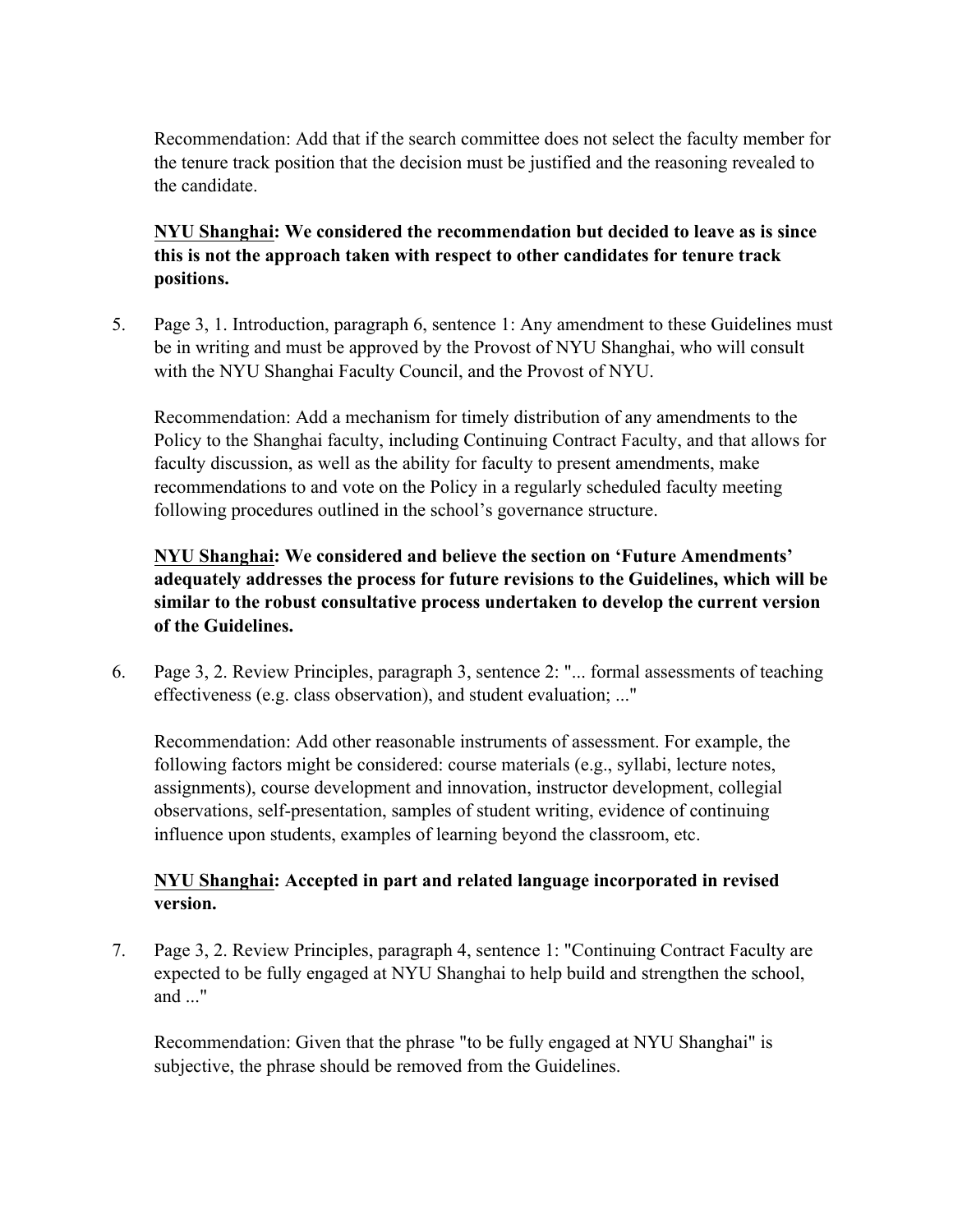#### **NYU Shanghai: Accepted. Deleted "to be fully engaged in Shanghai" in the revised version.**

8. Page 3, 2. Review Principles, paragraph 5: Continuing Contract Faculty are welcomed to contribute to NYU Shanghai's overall research portfolio and professionalism through research projects in their field, professional development, publications, conference attendance, and related activities. While scholarship and practice in the arts or professional fields are highly valued, these are not required for reappointment or promotion, except as set forth in the faculty member's employment contract.

Recommendation: Given that scholarly and/or creative activity is welcomed and encouraged for reappointment and promotion, professional development funds and research leave or sabbatical should be provided to further support professional, scholarly, or creative work. A description of that eligibility, and the process governing it, should be added. Given that scholarly work is not required (unless specified as such in the individual's contract), professional development funds that support that faculty member's continued growth in teaching their field should be provided.

**NYU Shanghai: NYU Shanghai provides CCF with discretionary funds, which are annual allocation of funds provided for in the faculty member's employment contract. Discretionary funds typically are granted for a period of one year or on an annual reoccurring basis with a specific amount to be allocated and used during each Fiscal Year. Discretionary Funds typically are granted to support a faculty member's professional development. We do not believe it is necessary to describe these funds in the Guidelines.**

9. Page 3, 2. Review Principles, paragraph 6, sentence 2: In certain limited circumstances, including but not limited to, at the faculty member's request or to address a specific academic need, Continuing Contract Faculty may be appointed for a period of one or two years.

Recommendation: Add "If a one-year contract is adopted, the Dean will provide a justification, similar to the hiring plan submitted annually to the NYU Provost, based on programmatic and academic considerations, to the faculty through the formal governance structure established at the school (the NYU Shanghai Faculty Council)."

**NYU Shanghai: We prefer not to require written justification since one-year appointments are only given in certain limited circumstances. As background, the overwhelming majority of CCF receive appointments with terms of 3-5 years. Oneyear appointments are given primarily to visiting faculty (i.e. faculty from other institutions who come to NYU Shanghai to teach for a year or so and who are not technically covered by these Guidelines) and to faculty who want to come to Shanghai and see if they like living here (i.e. they are not prepared to make a long-term**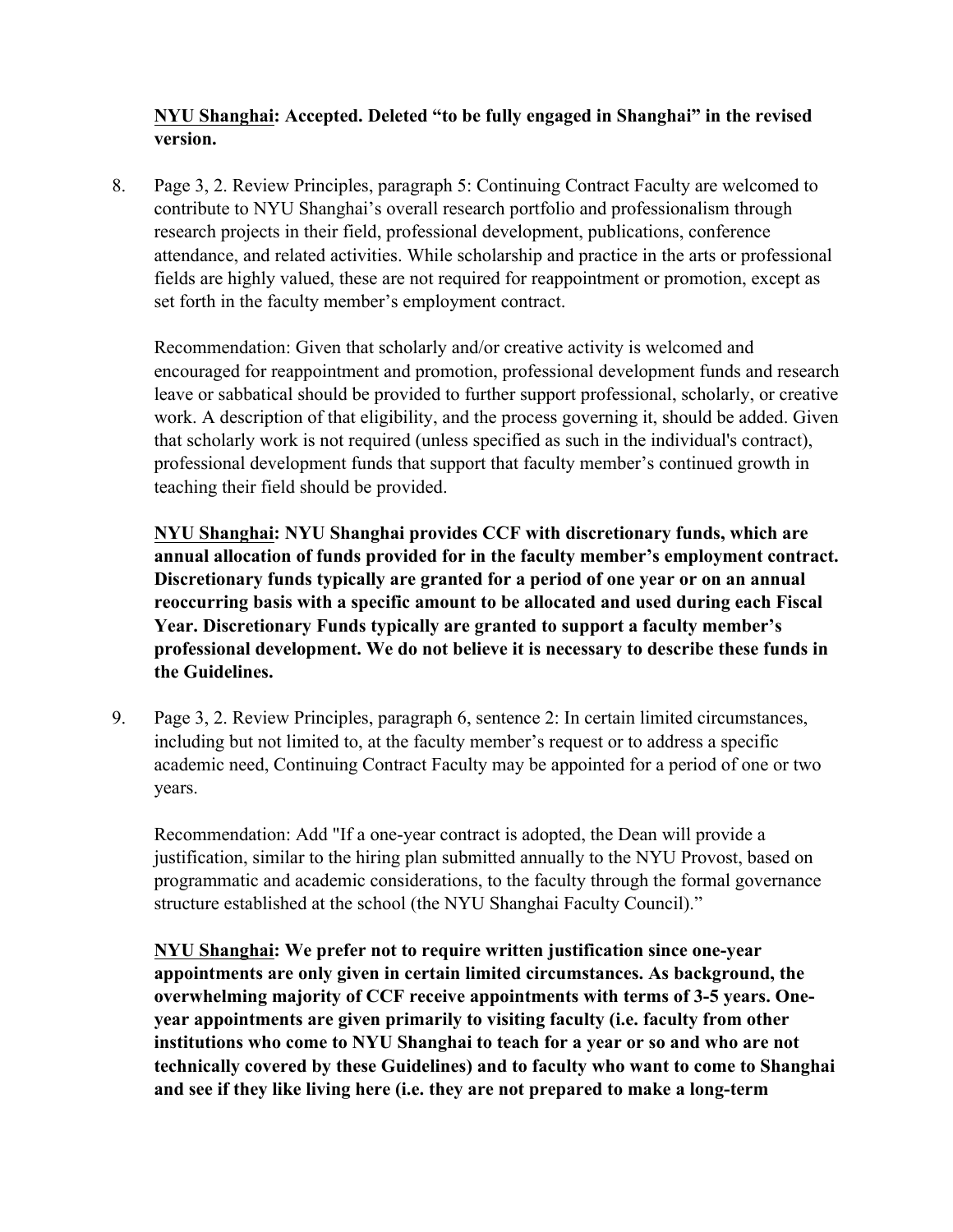**commitment to a place they have never been). In the early years of NYU Shanghai's development, a one-year appointment can be beneficial to CCF and to NYU Shanghai to give both sides a change to see if such an appointment is a good fit. This issue can be revisited when the Guidelines are updated.**

10. Page 3, 2. Review Principles, paragraph 6, sentence 3: Continuing Contract Faculty may be reappointed and, in the event they are, the reappointment will be governed by a new contract the length of which is to be determined by the relevant NYU Shanghai Dean or Program Director following consultation with the Provost of NYU Shanghai.

Recommendation: To prevent the establishment of a permanent group of continuing contract faculty on one-year appointments, add language allowing for a transition to an appointment of at least three years for faculty on one-year appointments who successfully complete a formal review, such as: "Faculty members on continuous one-year appointments who successfully complete their formal review shall normally move to at least a three-year appointment."

## **NYU Shanghai: Accepted in part and related language incorporated in revised version.**

11. Page 3, 2. Review Principles, paragraph 6, sentence 3: Continuing Contract Faculty may be reappointed and, in the event they are, the reappointment will be governed by a new contract the length of which is to be determined by the relevant NYU Shanghai Dean or Program Director following consultation with the Provost of NYU Shanghai.

Recommendation: Introduce a policy to determine the contract length for an initial appointment at a given rank and for reappointment upon promotion, rather than ad hoc decisions by the Dean or Director.

# **NYU Shanghai: We will keep this recommendation in mind as the CCF develops and consider in future revisions of the Guidelines.**

12. Page 4, 2. Review Principles, paragraph 10: These Guidelines are intended to ensure the distinct excellence of NYU Shanghai's educational programs. A faculty member's eligibility to be considered for reappointment does not create a presumption in favor of reappointment, even if the faculty member has met or exceeded the expectations set out in the contract. Should NYU Shanghai elect to conduct a search for a new position, the faculty member in question may apply as a candidate in the new search. That faculty member may also request a review for purposes of career development, and such review will be conducted within a time framework agreed upon by the faculty member and the relevant NYU Shanghai Dean or Program Director.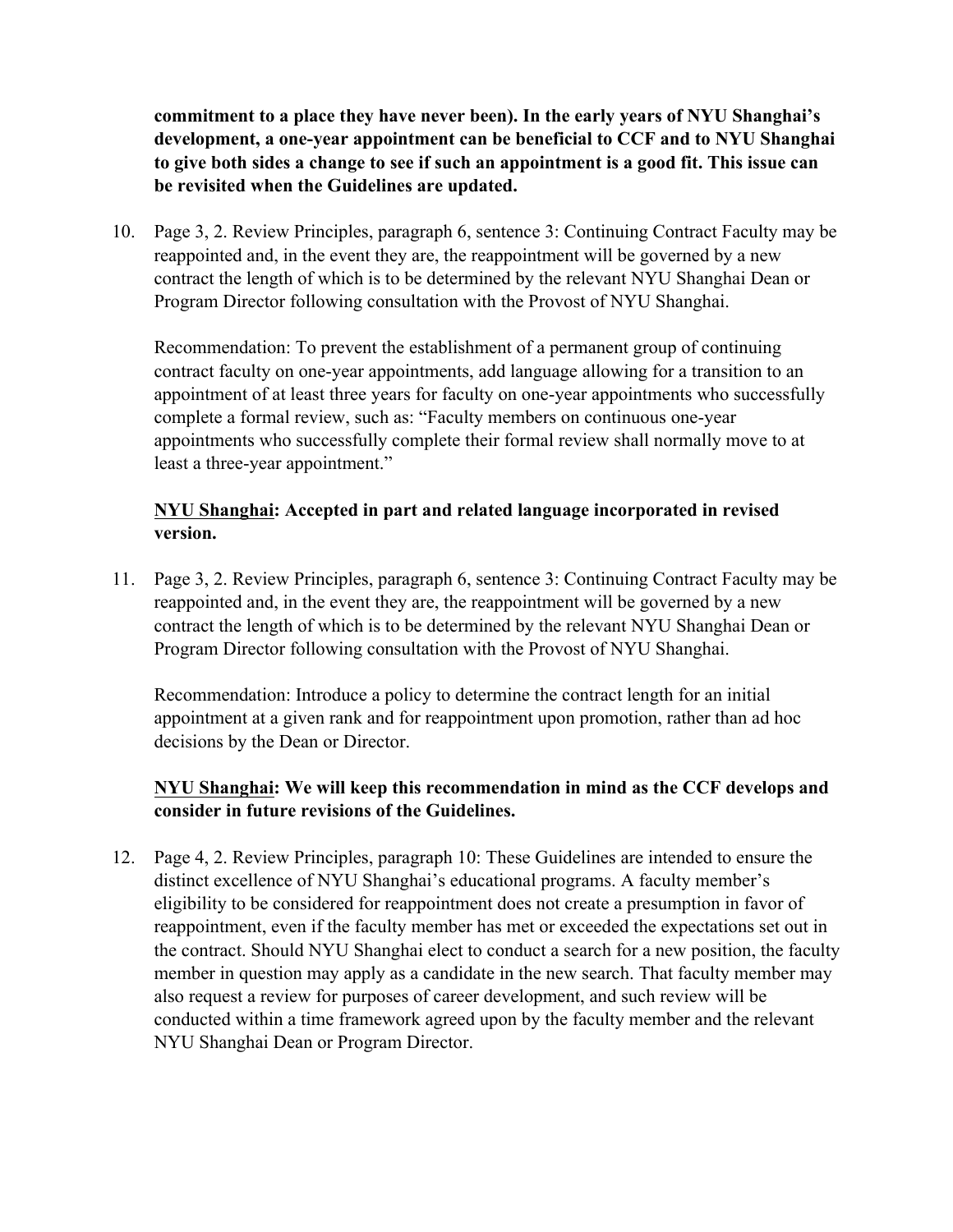Recommendation: Arbitrary replacement of a faculty member who has "met or exceeded the expectations set out in the contract" is not in keeping with the spirit of the University Guidelines. Those guidelines specify only that "... the decision to reappoint or promote may be impacted by curricular and structural changes and improvements in academic programs." We recommend the removal of the paragraph in question because it violates the spirit of the University Guidelines and will decrease the stability of the affected programs.

**NYU Shanghai: We considered the recommendation but decided to leave as is. In NYU Shanghai's initial years of development, NYU Shanghai needs flexibility to attract and retain top CCF. This issue has been discussed extensively with the NYU Shanghai CCF, who understand and have accepted the rationale.**

13. Page 5, 2. Review Principles, paragraph 12, sentence 2: In addition, NYU Shanghai may carry out formal performance assessments from time to time in the course of multi-year appointments that are longer than three years.

Recommendation: We recommend the removal of this sentence. The University Guidelines provide for performance assessments when appropriate. Arbitrary assessments violate the spirit of those Guidelines. No other school policy document reviewed by this committee has had such a provision.

**NYU Shanghai: We note that this language is taken directly from the University guidelines. In addition, CCF in Shanghai have asked for the possibility of additional reviews. We have amended to note that such reviews may not be conducted more than once a year.**

14. Page 5, 3. Review Process for Reappointment, paragraph 2, subparagraph iii: Demonstration of teaching effectiveness (e.g., faculty course evaluations, peer observations of teaching, formal assessments of teaching effectiveness, syllabi or URL, and other relevant documents).

Recommendation: We recommend the more complete list: course materials (e.g., syllabi, lecture notes, assignments), course development and innovation, instructor development, collegial observations, self-presentation, samples of student writing, evidence of continuing influence upon students, examples of learning beyond the classroom, etc.

# **NYU Shanghai: Accepted in part and related language incorporated in revised version.**

15. Page 5, 3. Review Process for Reappointment, paragraph 3, subparagraph i: The relevant NYU Shanghai Dean, in consultation with the Program Director (when applicable), appoints an ad-hoc faculty review committee (FRC), which consists of three or five faculty members from the ranks of both the tenured and contract faculty.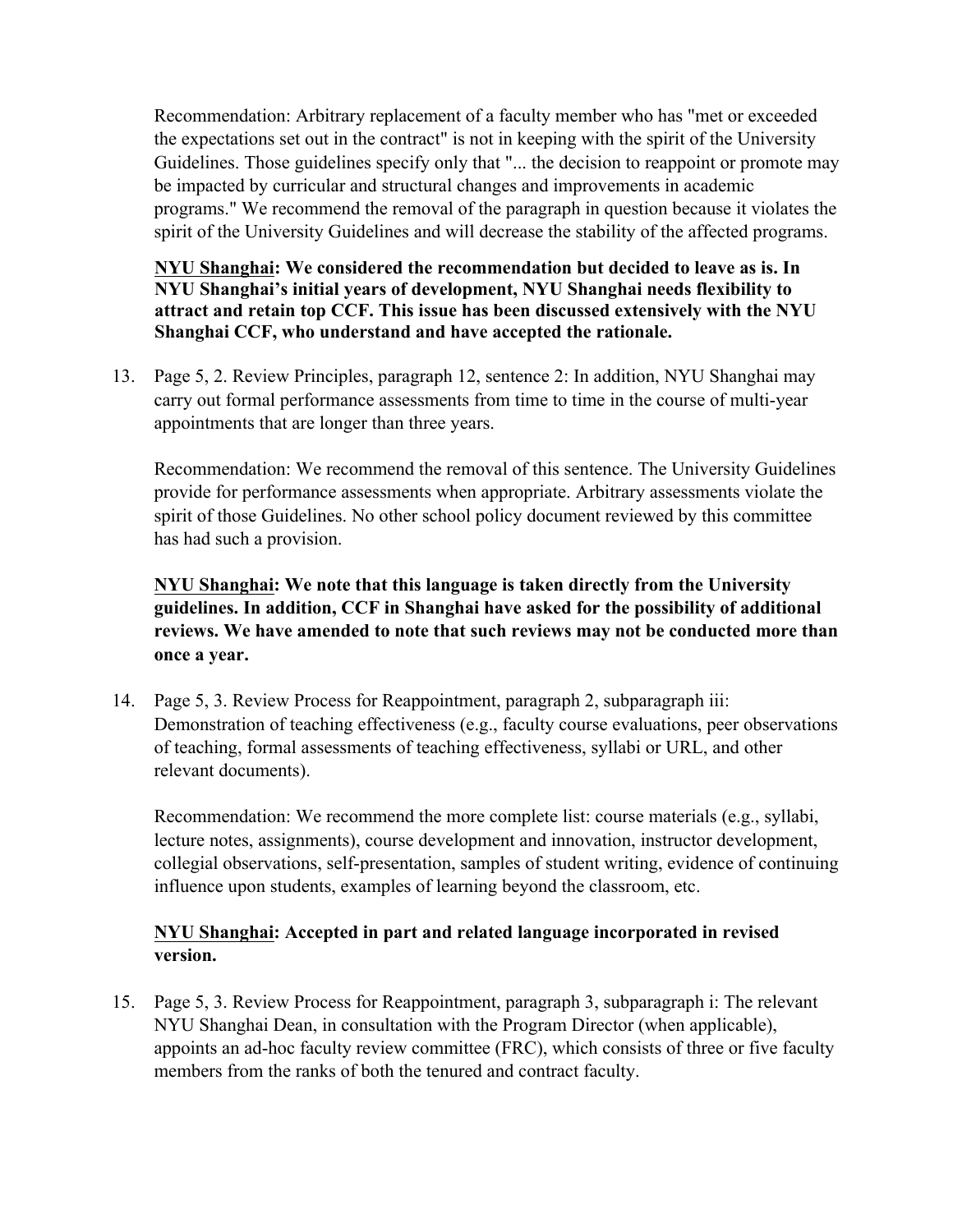Recommendation: We recommend that the committee should be made up of elected, not appointed, members; additionally, the majority of committee should be made up of Continuing Contract faculty members.

# **NYU Shanghai: We will keep this recommendation in mind as the size of the faculty increases and consider in future revisions of the Guidelines. The recommendation that a majority of the committee be made up of CCF members is not required by the NYU Guidelines. We have considered this recommendation but prefer to leave as is.**

16. Page 5, 3. Review Process for Reappointment, paragraph 3, subparagraph i: "The relevant NYU Shanghai Dean, in consultation with the Program Director (when applicable), appoints an ad-hoc faculty review committee (FRC), ...".

Recommendation: We recommend that the committee should be made up of elected, not appointed, members.

#### **NYU Shanghai: We will keep this recommendation in mind as the size of the faculty increases and consider in future revisions of the Guidelines.**

17. Page 5, 3. Review Process for Reappointment, paragraph 3, subparagraph i: "... an ad-hoc faculty review committee (FRC), which consists of three or five faculty members from the ranks of both the tenured and contract faculty."

Recommendation: We recommend that the majority of committee should be made up of Continuing Contract faculty members.

# **NYU Shanghai: The recommendation that a majority of the committee be made up of CCF members is not required by the NYU Guidelines. We have considered this recommendation but prefer to leave as is.**

18. Page 6, 3. Review Process for Reappointment, paragraph 3, subparagraph iv: Insofar as is possible, at least one member of the committee must be an NYU Shanghai faculty member.

Recommendation: We again recommend that the majority of committee should be made up of Continuing Contract faculty members. If insufficient senior Continuing Contract Faculty are available at NYU Shanghai, then we recommend drawing senior Continuing Contract Faculty from across New York University's global network.

**NYU Shanghai: The recommendation that a majority of the committee be made up of CCF members is not required by the NYU Guidelines. We have considered this recommendation but prefer to leave as is because we believe that CCF are adequately represented on the FRC.**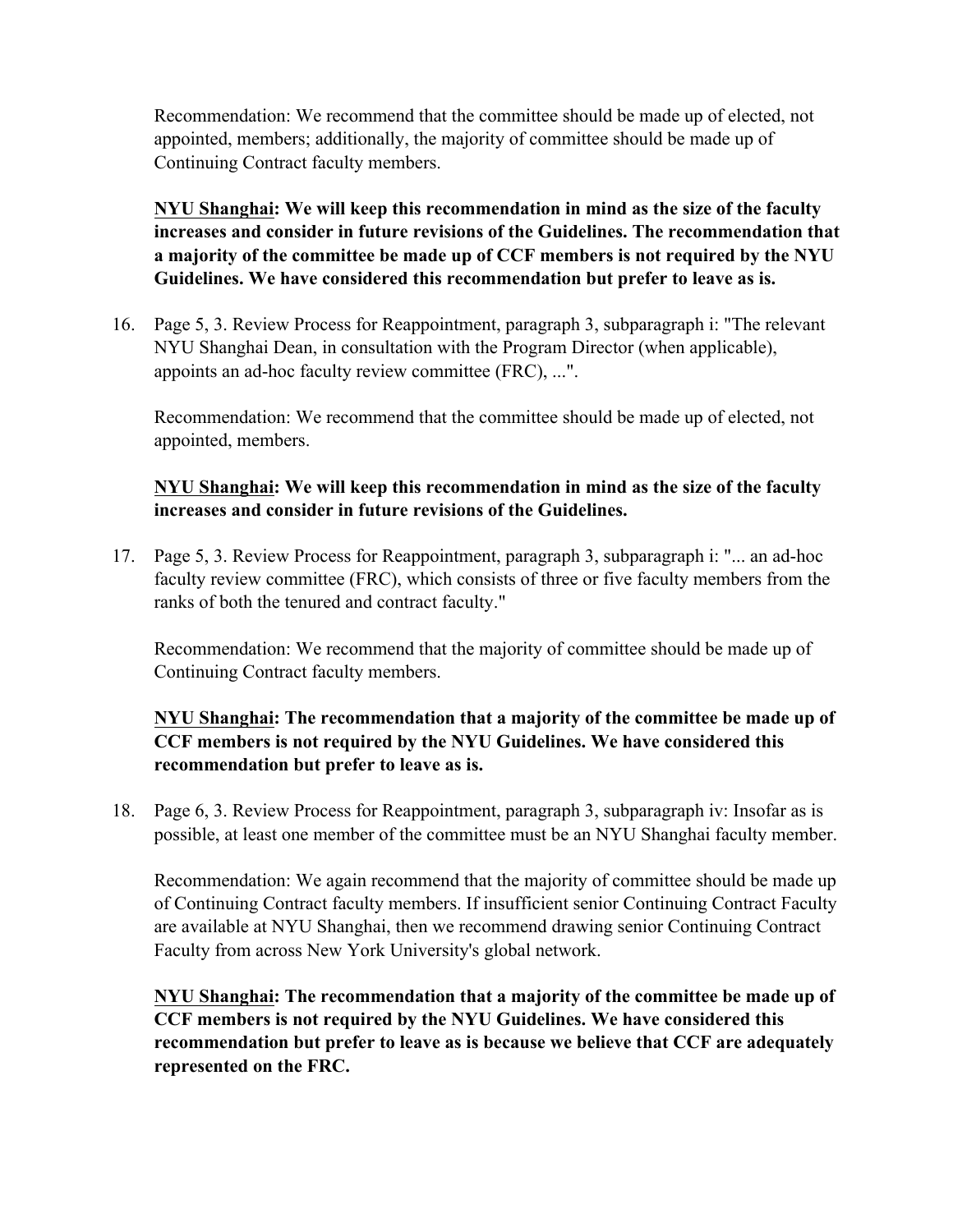19. Page 6, 3. Review Process for Reappointment, paragraph 4: NYU Shanghai Dean/Program Director and Provost of NYU Shanghai

Recommendation: We recommend adding the following subparagraph: iv. A majority vote of the Reappointment Committee and the Promotion Committee shall be required for a successful review for a recommendation for reappointment or promotion, and that all votes of both Committees shall be by secret ballot.

#### **NYU Shanghai: Accepted and incorporated in revised version.**

20. Page 6, 3. Review Process for Reappointment, paragraph 4: NYU Shanghai Dean/Program Director and Provost of NYU Shanghai

Recommendation: We recommend adding the following subparagraph: v. The review may be written by one or more member of the Review and Reappointment Committee, but all members of the committee should read the review before it is submitted to the Dean. The review should represent a collective judgment of the committee or, in the case of a divided opinion, a majority of the committee. If there is a division of opinion, the minority opinion should be appended to the majority review.

# **NYU Shanghai: Accepted in part and related language incorporated in revised version.**

21. Page 6, 3. Review Process for Reappointment, paragraph 4: NYU Shanghai Dean/Program Director and Provost of NYU Shanghai

Recommendation: We recommend adding the following subparagraph: vi. In the event that the Dean follows the recommendation of the committee to reappoint and/or for promotion, the summary letter to the faculty member with notification of intent to reappoint or for promotion should include the length of reappointment/appointment, and a signature block for the faculty member.

**NYU Shanghai: As a matter of practice and compliance with Chinese law, reappointment/promotion involve updated offer letters for the faculty and new employment contracts (or amendments to existing employment contracts) that incorporate the suggested terms. We do not believe it is necessary to describe this in the Guidelines.**

22. Page 6, 3. Review Process for Reappointment, paragraph 4: NYU Shanghai Dean/Program Director and Provost of NYU Shanghai

Recommendation: We recommend adding the following subparagraph: vii. If the school Dean's decision is contrary on appointment, title, or length of contract to that of the Review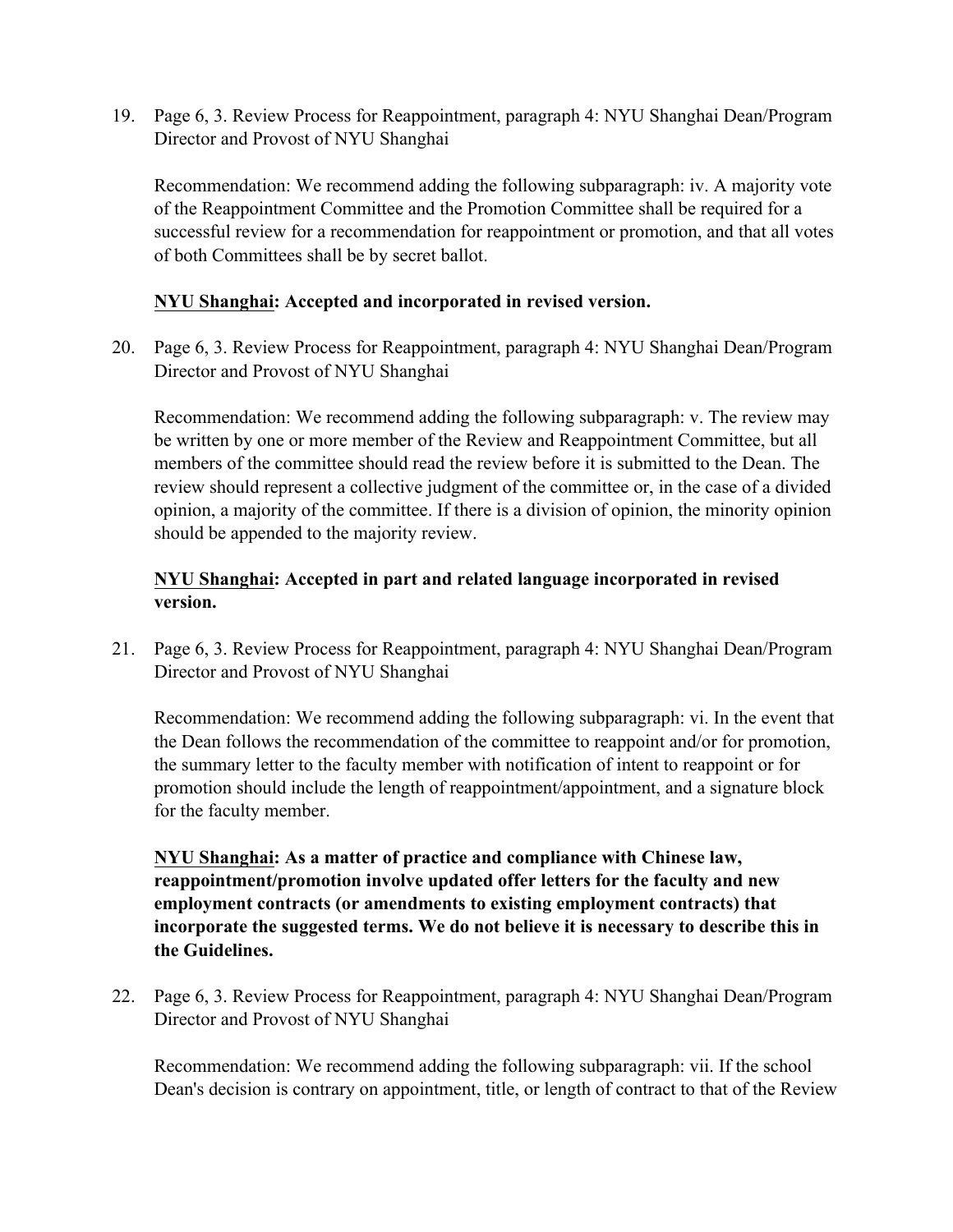and Reappointment Committee or the Promotion Committee or the divisional dean, the Dean will provide the committee and candidate with the reasons. The committee members will then have ten days in which to provide further information or counter-argument before the Dean's decision is finalized.

## **NYU Shanghai: We have considered the recommendation and we feel that the current process includes adequate opportunity for input by the FRC.**

23. Page 6, 3. Review Process for Reappointment, paragraph 4: NYU Shanghai Dean/Program Director and Provost of NYU Shanghai

Recommendation: We recommend adding the following subparagraph: viii. In all cases of an appeal to a negative decision related to reappointment or promotion by the Dean, the candidate will have access to the Review/Promotion Committee's full report, including its recommendation and any comments from the faculty, with the exception of letters designated as "confidential".

## **NYU Shanghai: We have considered this recommendation but prefer to leave as is. We note that in tenure cases the candidate does not have access to the report.**

24. Page 6, 4. Review Process for Promotion, subparagraph v: Promotion is granted by the Provost of NYU Shanghai on the recommendation of the relevant NYU Shanghai Dean or Program Director to candidates based on the following factors: distinguished professional accomplishments, an outstanding teaching record, and years served in previous institutions (if applicable).

Recommendation: We recommend adding to the list of factors, "exceptional service to the program, school, or university."

# **NYU Shanghai: Accepted and incorporated in revised version.**

25. Page 6, 4. Review Process for Promotion:

Recommendation: We recommend the insertion of a new subparagraph following the existing subparagraph v, that "A negative decision on promotion by the Provost of NYU Shanghai or the NYU Shanghai Dean or Program Director will be explained to both the committee and the candidate."

#### **NYU Shanghai: Accepted in part and related language incorporated in revised version.**

26. Page 7, 5. Grievance Procedure, paragraph 2, sentence 2: Within 15 business days of receipt of a grievance by the relevant NYU Shanghai Dean or Program Director, the faculty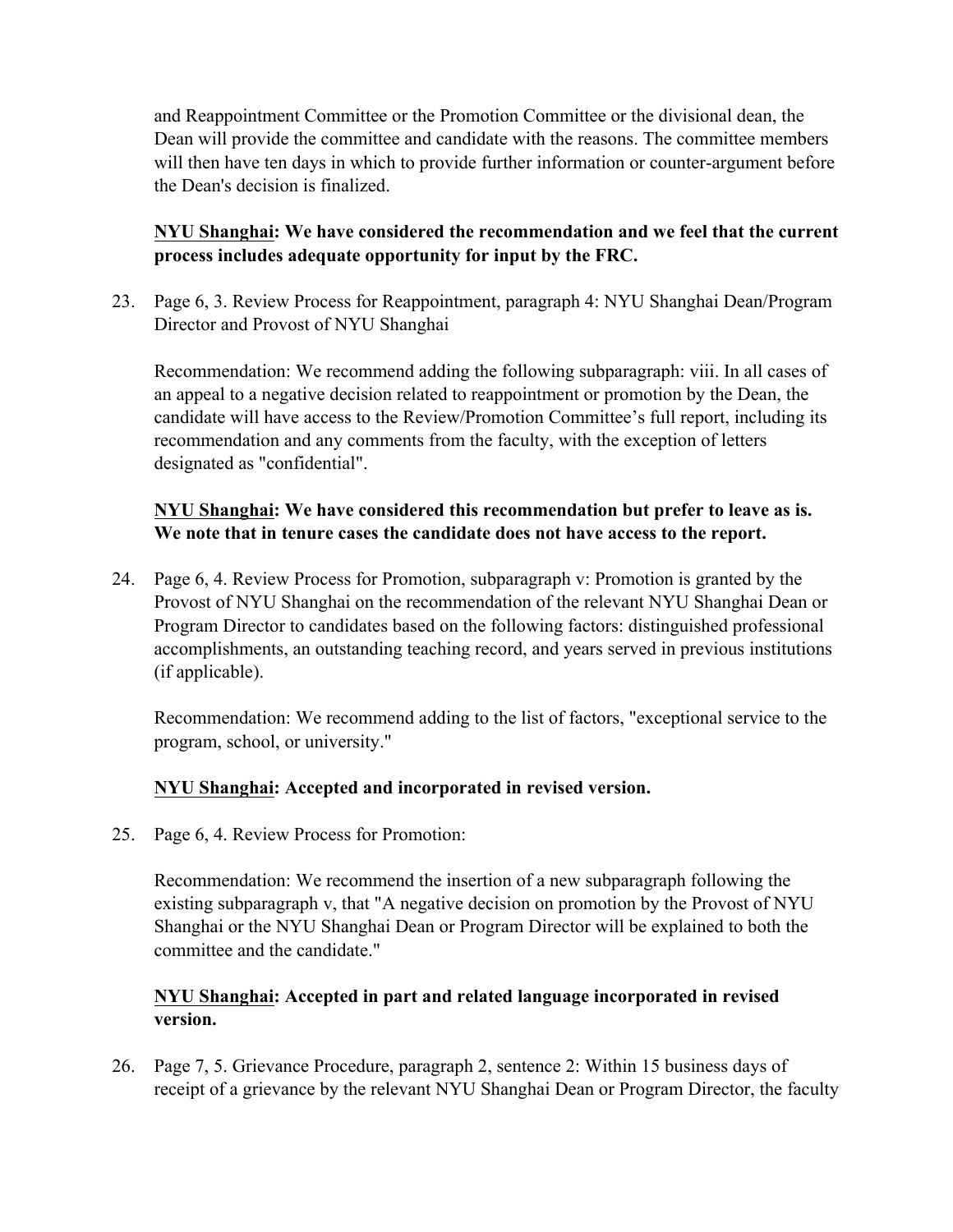member will meet privately with the relevant NYU Shanghai Dean or Program Director to try to reach an informal resolution.

Recommendation: We recommend that a mutually agreed upon third person be present at an informal discussion between the faculty member and the relevant NYU Shanghai Dean or Program Director, rather than having them "meet privately".

## **NYU Shanghai: We have considered the recommendation but prefer to leave as is.**

27. Page 7, 5. Grievance Procedure, paragraph 3: In the event that the grievance is not settled informally, the faculty member may appeal to the Provost of NYU Shanghai to convene the NYU Shanghai Grievance Committee, appointed in accordance with the NYU Shanghai Shared Governance Guidelines, within 15 business days of receipt by the Provost of NYU Shanghai of written notice of the faculty member's appeal. For grievances brought by a member of the Continuing Contract Faculty, the NYU Shanghai Grievance Committee will be expanded to include at least one senior member of the Continuing Contract Faculty, if a senior member of the Continuing Contract Faculty is not already on the faculty appointed Grievance Committee.

Recommendation: We recommend that the NYU Shanghai Grievance Committee appointees, including any Continuing Contract Faculty, be drawn from a pool of elected individuals. This is in keeping with the University Guidelines, page 7, Grievance Procedures, The School Grievance Process.

**NYU Shanghai: Members of the Grievance Committee are elected by the faculty. With respect to a particular grievance, a subset of the members of the grievance committee (or the entire committee) is appointed by the Chair of the Grievance Committee and Chair of the Faculty Council Steering Committee, in consultation with the FCSC to hear a grievance. The procedure is laid out in the Faculty Grievance Committee charter developed by the NYU Shanghai FCSC. Related language has been incorporated in revised version of the Guidelines.**

28. Page 7, 5. Grievance Procedure, paragraph 3: In the event that the grievance is not settled informally, the faculty member may appeal to the Provost of NYU Shanghai to convene the NYU Shanghai Grievance Committee, appointed in accordance with the NYU Shanghai Shared Governance Guidelines, within 15 business days of receipt by the Provost of NYU Shanghai of written notice of the faculty member's appeal. For grievances brought by a member of the Continuing Contract Faculty, the NYU Shanghai Grievance Committee will be expanded to include at least one senior member of the Continuing Contract Faculty, if a senior member of the Continuing Contract Faculty is not already on the faculty appointed Grievance Committee.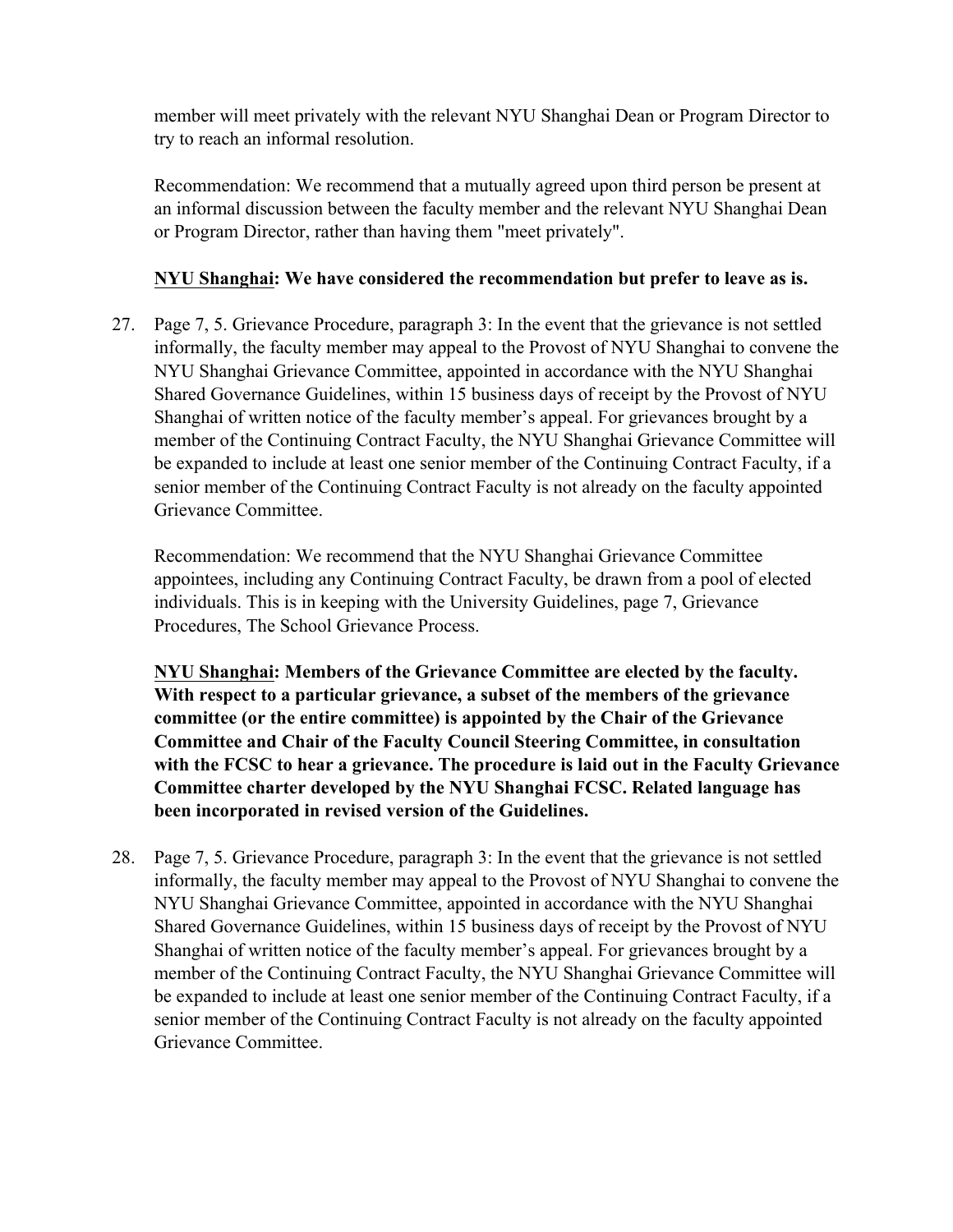Recommendation: We recommend that the NYU Shanghai Grievance Committee appointees, including any Continuing Contract Faculty, be drawn from a pool of elected individuals,

**NYU Shanghai: Members of the Grievance Committee are elected by the faculty. With respect to a particular grievance, a subset of the members of the grievance committee (or the entire committee) is appointed by the Chair of the Grievance Committee and Chair of the Faculty Council Steering Committee, in consultation with the FCSC to hear a grievance. The procedure is laid out in the Faculty Grievance Committee charter developed by the NYU Shanghai FCSC.**

#### Minor Substantive Revisions

1. Page 2, 1. Introduction, paragraph 5, sentence 5: "... he or she will remain in employment until the expiration of the existing contract and will be eligible for contract renewal or promotion following the review procedures set out by these Guidelines."

Recommendation: If the incumbent has not been selected for the tenure track position, but "will be eligible for contract renewal", is this paragraph describing the conversion of one line, or the creation of a new line? If it is just one line, what will happen to the non-selected incumbent, and if the outcome is termination, what calendar will the process follow? The original paragraph should be rewritten to address these questions.

# **NYU Shanghai**: **Accepted and incorporated in revised version.**

2. Page 4, 2. Review Principles, paragraph 11, sentence 1: In connection with reviews for reappointment and promotion of Continuing Contract Faculty on a contract of three or more years, these Guidelines will include, or NYU Shanghai will make available (in print and/or on the faculty portal):

Recommendation: Remove the phrase "on a contract of three or more years", so that all Shanghai Continuing Contract Faculty, regardless of contract length, are addressed by these Guidelines.

# **NYU Shanghai: We have considered the recommendation but prefer to leave as is.**

3. Page 4, 2. Review Principles, paragraph 11, sentence 1: In connection with reviews for reappointment and promotion of Continuing Contract Faculty on a contract of three or more years, these Guidelines will include, or NYU Shanghai will make available (in print and/or on the faculty portal):

Recommendation: With regard to the phrase "these Guidelines will include", is this not referring to the document under review? If so, the Guidelines should simply include the criteria and calendar described, or should state that they will be made available ("in print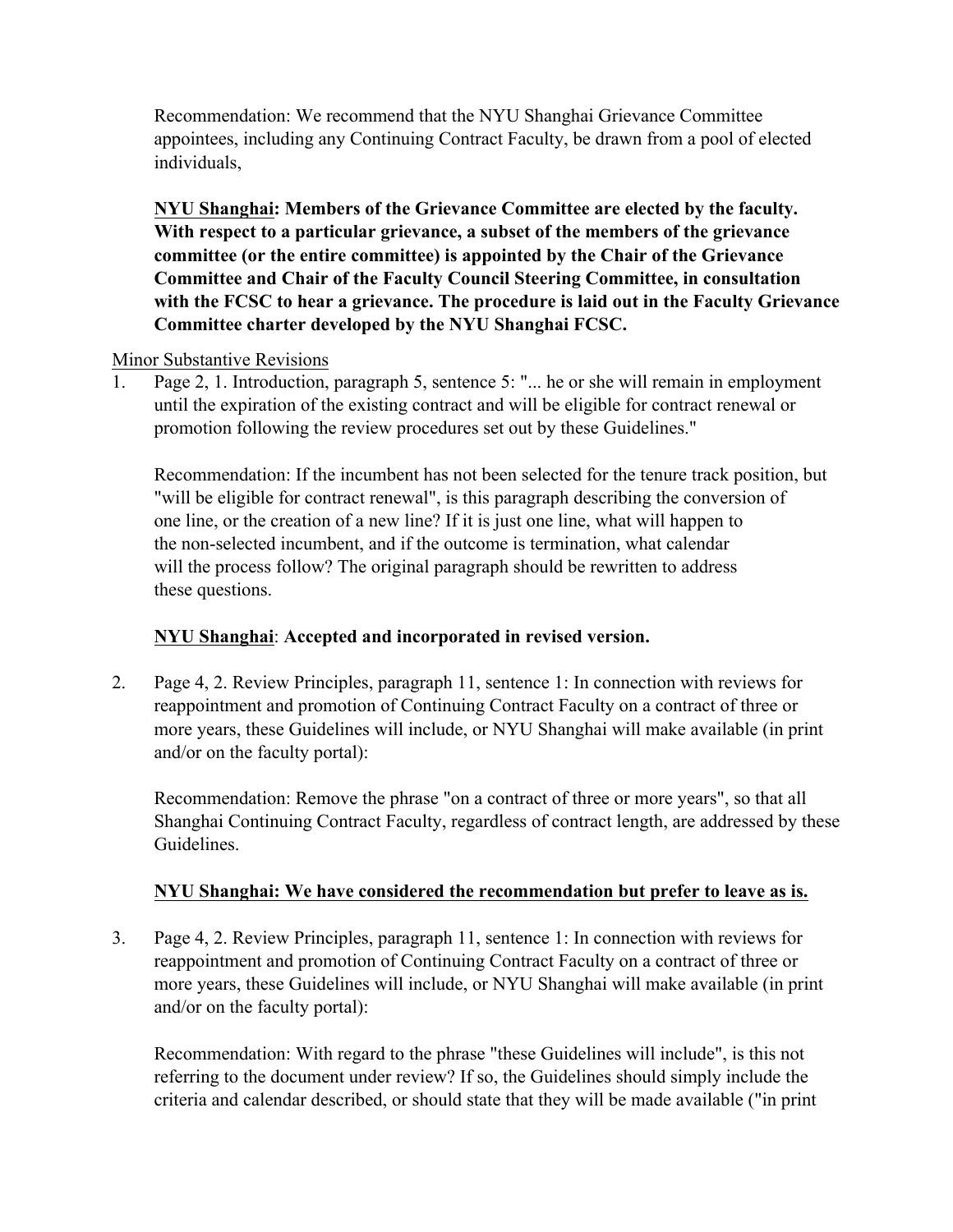and/or on the faculty portal"). Further, the location of the faculty portal should be specified. If other Guidelines are being referenced, please identify them.

# **NYU Shanghai: Accepted and incorporated in revised version.**

4. Page 5, 2. Review Principles, paragraph 12, sentence 1: In addition to reviews at the time of potential reappointment, Continuing Contract Faculty on a contract of three or more years must submit annually to the relevant NYU Shanghai Dean or Program Director an activity report, comparable in scope to reports required of tenured/tenure track faculty but as appropriate for Continuing Contract Faculty appointments and whose format will be designed in accordance with NYU Shanghai policy as in effect at that time.

Recommendation: Is this activity report the one used for the Annual Merit Increase (AMI) or something completely separate?

#### **NYU Shanghai: This activity report is used for AMI.**

Editorial Recommendations

1. Page 2, 1. Introduction, paragraph 2, sentence 1: The purpose of these Guidelines is to outline the policies and procedures ...

Recommendation: Replace the word "outline" with "establish".

# **NYU Shanghai: Accepted and incorporated in revised version.**

2. Page 4, 2. Review Principles, paragraph 8, subparagraph iii, sentence 1: Continuing Contract Faculty on multi-year contracts may be reappointed following the completion of the review process outlined below.

Recommendation: Replace the word "outlined" with "specified".

# **NYU Shanghai: Accepted and incorporated in revised version.**

3. Page 5, 2. Review Principles, paragraph 11, subparagraph iii, sentence 1: Calendar for reviews and communication to faculty members that accords fair and timely notice of a review to take place and of its outcome.

Recommendation: Delete the phrase "to take place".

# **NYU Shanghai: Accepted and incorporated in revised version.**

4. Page 4, 2. Review Principles, paragraph 11: In connection with reviews for reappointment and promotion of Continuing Contract Faculty on a contract of three or more years, these